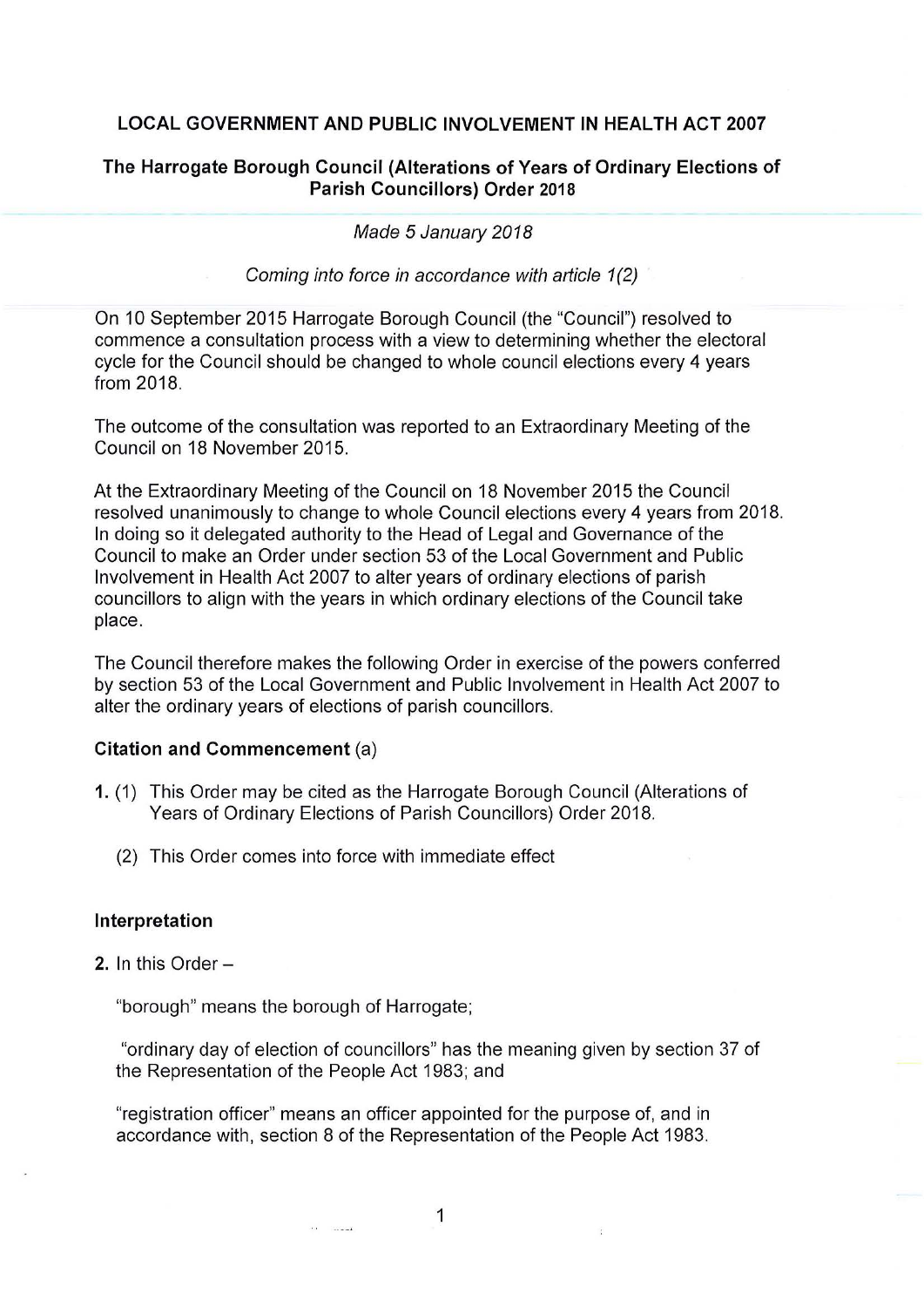# **Elections for all Parish Councils within the borough**

3. The election of all parish councillors for all parishes within the Borough shall be held simultaneously on the ordinary day of election of councillors in 2018

## **Electoral register**

**4.** The registration officer for the borough shall make such rearrangement of, or adaptation of, the register of local government electors as may be necessary for the purposes of, and in consequence of, this Order.

Sealed with the seal of the Council on the 5 January 2018.



( enut N

5 January 2018 **19 Sepany 2018 Head of Legal and Governance** 

 $\mathcal{O}(\sqrt{2\pi})$  and  $\mathcal{O}(\sqrt{2\pi})$ 

 $\mathcal{L}$